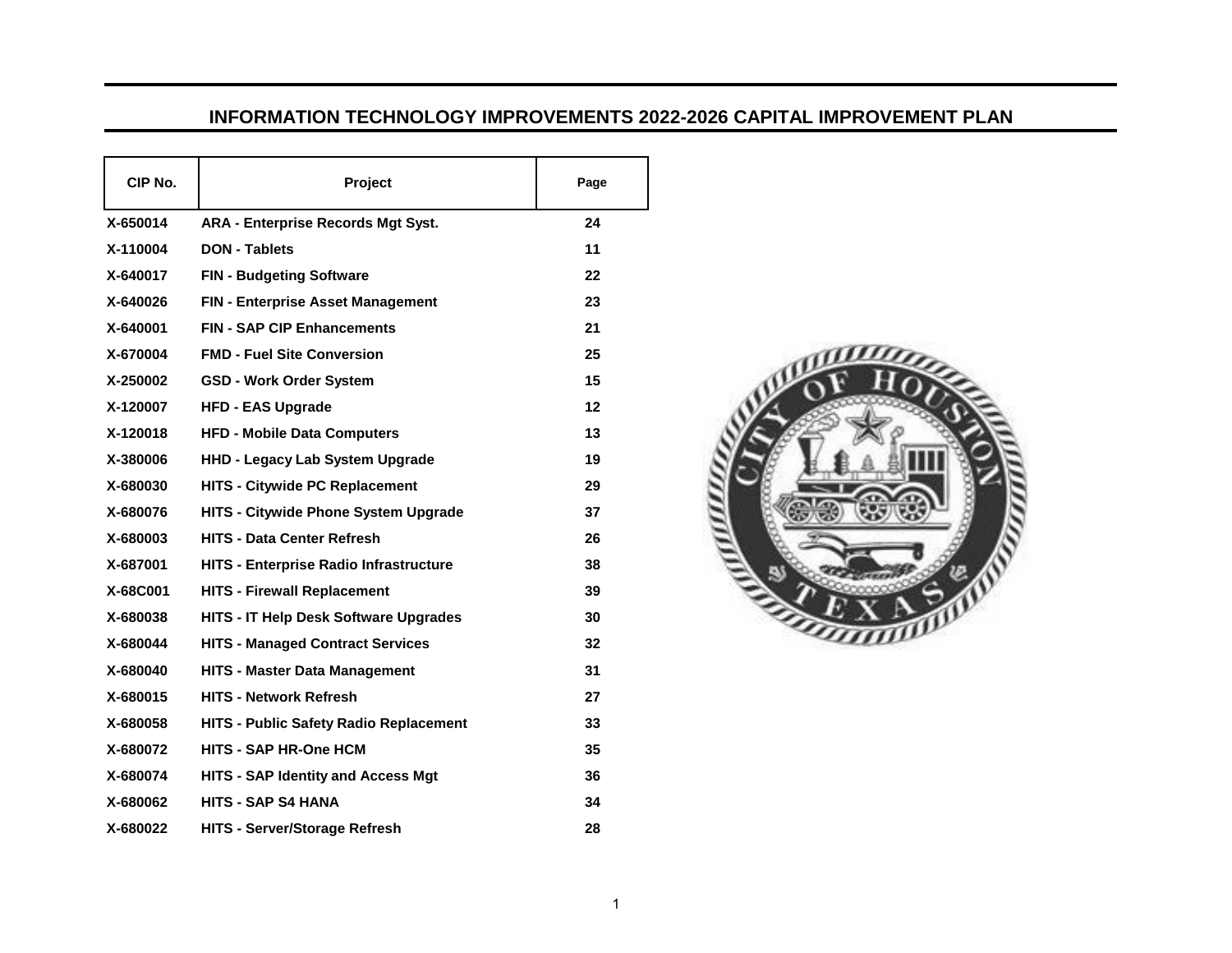## **INFORMATION TECHNOLOGY IMPROVEMENTS 2022-2026 CAPITAL IMPROVEMENT PLAN**

| CIP No.  | Project                                       | Page |
|----------|-----------------------------------------------|------|
| X-100052 | <b>HPD - Body Cameras</b>                     | 8    |
| X-100035 | <b>HPD - Crime Analysis Integrated System</b> | 6    |
| X-100054 | <b>HPD - E-Citation Writers</b>               | 9    |
| X-100050 | <b>HPD - Mobile Technology Refresh</b>        | 7    |
| X-100058 | <b>HPD - Multi-Factor Authentication</b>      | 10   |
| X-100007 | <b>HPD - Operational Systems Refresh</b>      | 3    |
| X-100013 | <b>HPD - Smartphone App For Citizens</b>      | 4    |
| X-100017 | <b>HPD - Video Growth/Storage Expansion</b>   | 5    |
| X-340016 | <b>HPL - New Digitization Lab Equipment</b>   | 18   |
| X-340014 | <b>HPL - Public Facing Computers</b>          | 17   |
| X-340010 | <b>HPL - Radio Frequency ID Technology</b>    | 16   |
| X-900004 | <b>LGL - E-Discovery System</b>               | 40   |
| X-160012 | <b>MCD - e-Filing Functionality</b>           | 14   |
| X-510004 | <b>OBO - Qualtrics - CRM System</b>           | 20   |

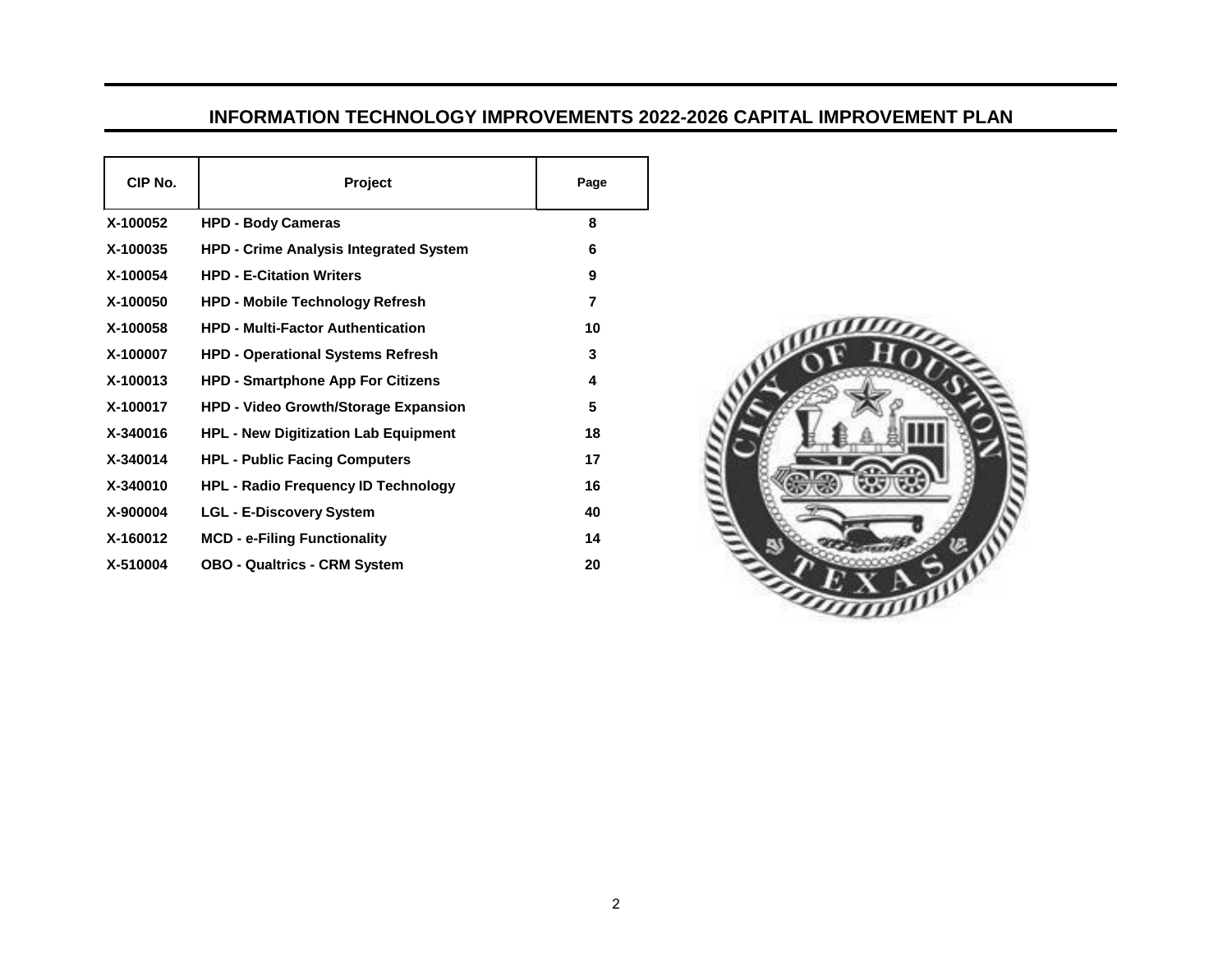| 2022-2026 CAPITAL IMPROVEMENT PLAN (\$ Thousands)                                                                                     | <b>CITY OF HOUSTON - INFORMATION TECHNOLOGY IMPROVEMENTS</b> |                              |                  |     |  |  |  |  |
|---------------------------------------------------------------------------------------------------------------------------------------|--------------------------------------------------------------|------------------------------|------------------|-----|--|--|--|--|
| Project: HPD - Operational Systems Refresh                                                                                            |                                                              | Project No.                  | X-100007         |     |  |  |  |  |
| <b>Project Description</b>                                                                                                            |                                                              |                              |                  |     |  |  |  |  |
| Procure, install/configure hardware and/or software updates and/or                                                                    |                                                              | <b>City Council District</b> |                  |     |  |  |  |  |
| upgrades required to meet operational needs and normal data storage<br>growth requirements for the department.                        | Location                                                     | <b>CITYWIDE</b>              | Address Descr 2: |     |  |  |  |  |
|                                                                                                                                       | Served:                                                      | <b>CITYWIDE</b>              | Zip Codes:       |     |  |  |  |  |
|                                                                                                                                       | Key Map:                                                     |                              | Category:        |     |  |  |  |  |
|                                                                                                                                       | Location Code: UA-00                                         |                              | Sub-Category:    |     |  |  |  |  |
| <b>Project Justification</b>                                                                                                          |                                                              |                              |                  |     |  |  |  |  |
| Systems must be properly maintained to ensure optimal operation;<br>storage capacity must keep pace with department's ever increasing | Units:                                                       |                              |                  |     |  |  |  |  |
| demand for data storage or pruning/purging will be required.                                                                          | Start Year:                                                  | 2021                         |                  |     |  |  |  |  |
|                                                                                                                                       | <b>RCC Total</b>                                             | \$                           | <b>RCA Total</b> | \$. |  |  |  |  |

|                                                | <b>Previous</b>       |      |      |      |      |      |           | Project<br><b>Total</b> |
|------------------------------------------------|-----------------------|------|------|------|------|------|-----------|-------------------------|
| <b>Project Allocation</b>                      | <b>Appropriations</b> | 2022 | 2023 | 2024 | 2025 | 2026 | 2022-2026 |                         |
| Initiating                                     |                       |      |      |      |      |      |           |                         |
| Planning                                       |                       |      |      |      |      |      |           |                         |
| Executing                                      | 1,133                 | 600  | 200  |      |      |      | 800       | 1,933                   |
| Monitoring & Controlling                       |                       |      |      |      |      |      |           |                         |
| Closing                                        |                       |      |      |      |      |      |           |                         |
|                                                |                       |      |      |      |      |      |           |                         |
|                                                |                       |      |      |      |      |      |           |                         |
| <b>Total Allocation</b>                        | 1,133                 | 600  | 200  |      |      |      | 800       | 1,933                   |
| <b>Source of Funds</b>                         |                       |      |      |      |      |      |           |                         |
| 1800 - Equipment Acquisition Consolidated Fund | 1,133                 | 600  | 200  |      |      |      | 800       | 1,933                   |
| <b>Total Funds</b>                             | 1,133                 | 600  | 200  |      |      |      | 800       | 1,933                   |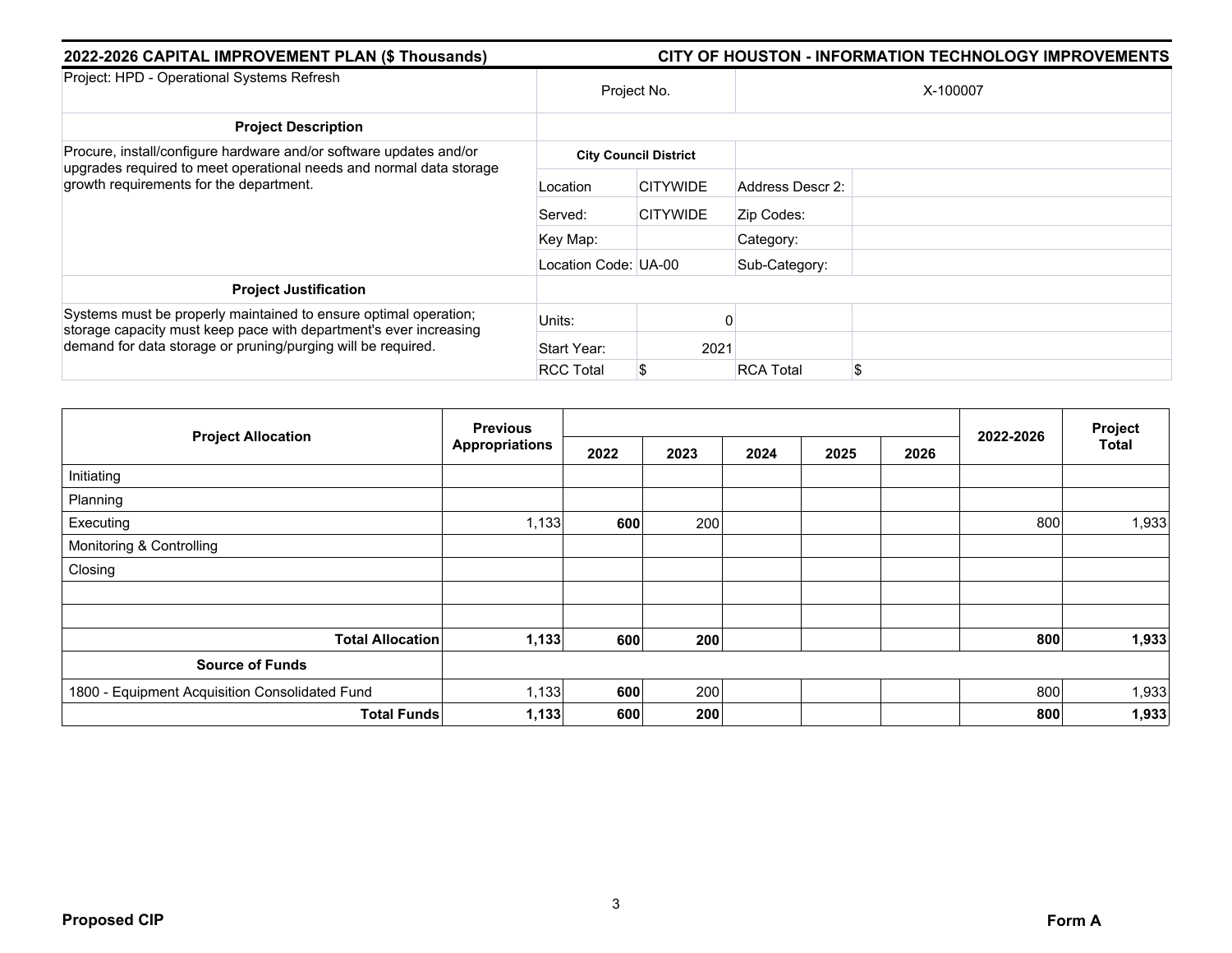| 2022-2026 CAPITAL IMPROVEMENT PLAN (\$ Thousands)                                                                                                                                                          | CITY OF HOUSTON - INFORMATION TECHNOLOGY IMPROVEMENTS |                              |                  |          |  |  |  |
|------------------------------------------------------------------------------------------------------------------------------------------------------------------------------------------------------------|-------------------------------------------------------|------------------------------|------------------|----------|--|--|--|
| Project: HPD - Smartphone App For Citizens                                                                                                                                                                 |                                                       | Project No.                  |                  | X-100013 |  |  |  |
| <b>Project Description</b>                                                                                                                                                                                 |                                                       |                              |                  |          |  |  |  |
| The app will be designed to integrate social media and HPD's                                                                                                                                               |                                                       | <b>City Council District</b> |                  |          |  |  |  |
| web-based applications and provide critical information to the<br>public regarding HPD's services and functions.                                                                                           | Location                                              | <b>CITYWIDE</b>              | Address Descr 2: |          |  |  |  |
|                                                                                                                                                                                                            | Served:                                               | <b>CITYWIDE</b>              | Zip Codes:       |          |  |  |  |
|                                                                                                                                                                                                            | Key Map:                                              |                              | Category:        |          |  |  |  |
|                                                                                                                                                                                                            | Location Code: UA-00                                  |                              | Sub-Category:    |          |  |  |  |
| <b>Project Justification</b>                                                                                                                                                                               |                                                       |                              |                  |          |  |  |  |
| This process will enable HPD to provide users with real time news<br>alerts, information that is requested from the public such as<br>web-based links and contact numbers and on-line sites where they can | Units:                                                |                              |                  |          |  |  |  |
|                                                                                                                                                                                                            | Start Year:                                           | 2021                         |                  |          |  |  |  |
| report crime.                                                                                                                                                                                              | <b>RCC Total</b>                                      | S                            | <b>RCA Total</b> | \$       |  |  |  |

|                                                | <b>Previous</b>       |      |      |      |      |      |           | Project      |
|------------------------------------------------|-----------------------|------|------|------|------|------|-----------|--------------|
| <b>Project Allocation</b>                      | <b>Appropriations</b> | 2022 | 2023 | 2024 | 2025 | 2026 | 2022-2026 | <b>Total</b> |
| Initiating                                     |                       |      |      |      |      |      |           |              |
| Planning                                       |                       |      |      |      |      |      |           |              |
| Executing                                      | 50                    | 57   |      |      |      |      | 57        | 107          |
| Monitoring & Controlling                       |                       |      |      |      |      |      |           |              |
| Closing                                        |                       |      |      |      |      |      |           |              |
|                                                |                       |      |      |      |      |      |           |              |
|                                                |                       |      |      |      |      |      |           |              |
| <b>Total Allocation</b>                        | 50                    | 57   |      |      |      |      | 57        | 107          |
| <b>Source of Funds</b>                         |                       |      |      |      |      |      |           |              |
| 1800 - Equipment Acquisition Consolidated Fund | 50                    | 57   |      |      |      |      | 57        | 107          |
| <b>Total Funds</b>                             | 50                    | 57   |      |      |      |      | 57        | 107          |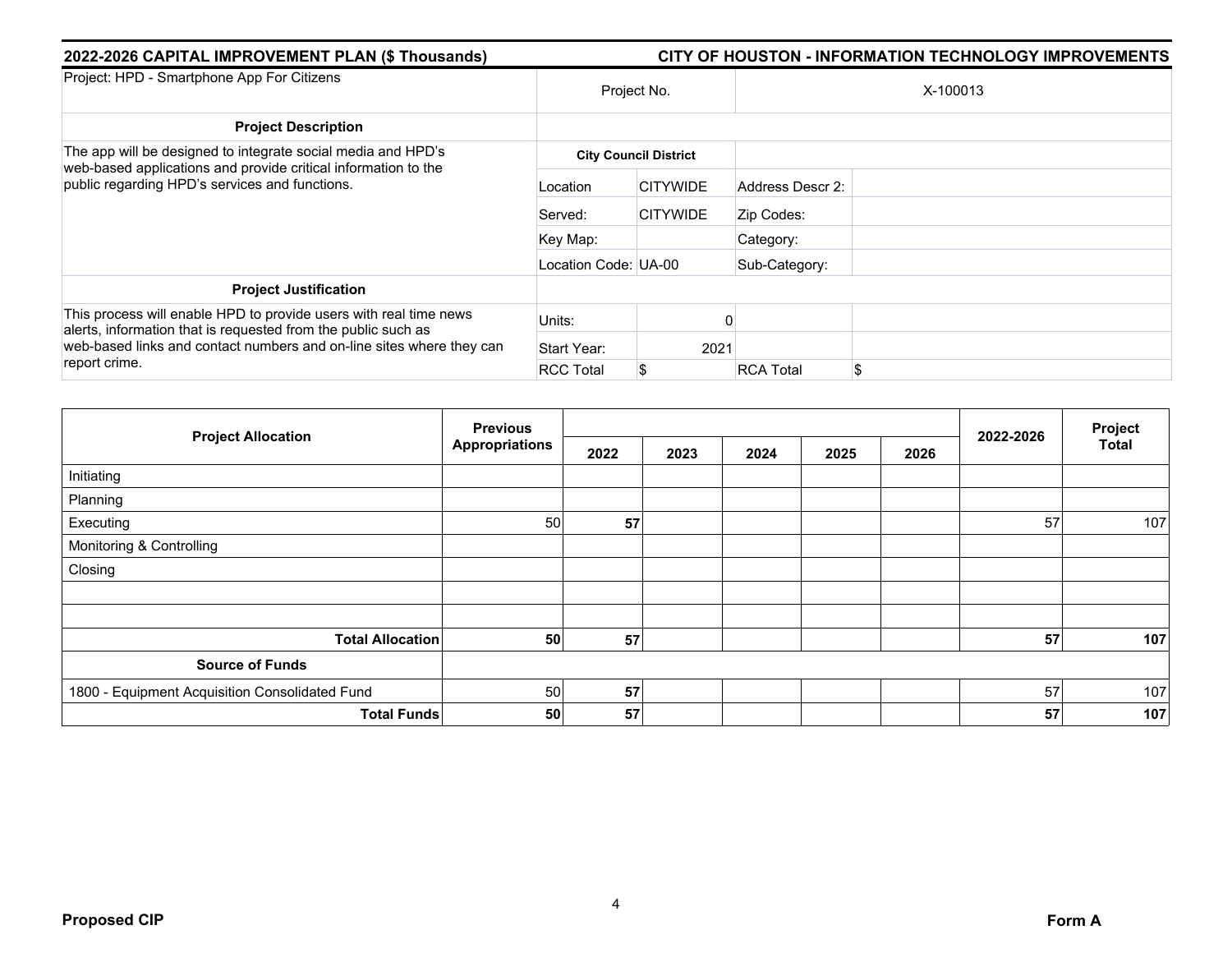| 2022-2026 CAPITAL IMPROVEMENT PLAN (\$ Thousands)                                                                                        |                      |                              |                  | <b>CITY OF HOUSTON - INFORMATION TECHNOLOGY IMPROVEMENTS</b> |
|------------------------------------------------------------------------------------------------------------------------------------------|----------------------|------------------------------|------------------|--------------------------------------------------------------|
| Project: HPD - Video Growth/Storage Expansion                                                                                            |                      | Project No.                  |                  | X-100017                                                     |
| <b>Project Description</b>                                                                                                               |                      |                              |                  |                                                              |
| Purchase, installation, and configuration of hardware and software                                                                       |                      | <b>City Council District</b> |                  |                                                              |
| to increase storage capacity for videos related to in-car cameras,<br>interview rooms, and body cameras. Data storage and routine server | Location             | <b>CITYWIDE</b>              | Address Descr 2: |                                                              |
| updates are required to accommodate video operations and growth.                                                                         | Served:              | <b>CITYWIDE</b>              | Zip Codes:       |                                                              |
|                                                                                                                                          | Key Map:             |                              | Category:        |                                                              |
|                                                                                                                                          | Location Code: UA-00 |                              | Sub-Category:    |                                                              |
| <b>Project Justification</b>                                                                                                             |                      |                              |                  |                                                              |
| Video systems must be properly maintained to ensure optimal<br>operation; storage capacity must keep pace with HPD's ever                | Units:               |                              |                  |                                                              |
| increasing demand for video storage.                                                                                                     | Start Year:          | 2021                         |                  |                                                              |
|                                                                                                                                          | <b>RCC Total</b>     | \$                           | <b>RCA Total</b> | £.                                                           |

|                                                | <b>Previous</b>       |      |      |      |      |      |           | Project      |
|------------------------------------------------|-----------------------|------|------|------|------|------|-----------|--------------|
| <b>Project Allocation</b>                      | <b>Appropriations</b> | 2022 | 2023 | 2024 | 2025 | 2026 | 2022-2026 | <b>Total</b> |
| Initiating                                     |                       |      |      |      |      |      |           |              |
| Planning                                       |                       |      |      |      |      |      |           |              |
| Executing                                      | 1,730                 |      |      | 300  |      |      | 300       | 2,030        |
| Monitoring & Controlling                       |                       |      |      |      |      |      |           |              |
| Closing                                        |                       |      |      |      |      |      |           |              |
|                                                |                       |      |      |      |      |      |           |              |
|                                                |                       |      |      |      |      |      |           |              |
| <b>Total Allocation</b>                        | 1,730                 |      |      | 300  |      |      | 300       | 2,030        |
| <b>Source of Funds</b>                         |                       |      |      |      |      |      |           |              |
| 1800 - Equipment Acquisition Consolidated Fund | 1,730                 |      |      | 300  |      |      | 300       | 2,030        |
| <b>Total Funds</b>                             | 1,730                 |      |      | 300  |      |      | 300       | 2,030        |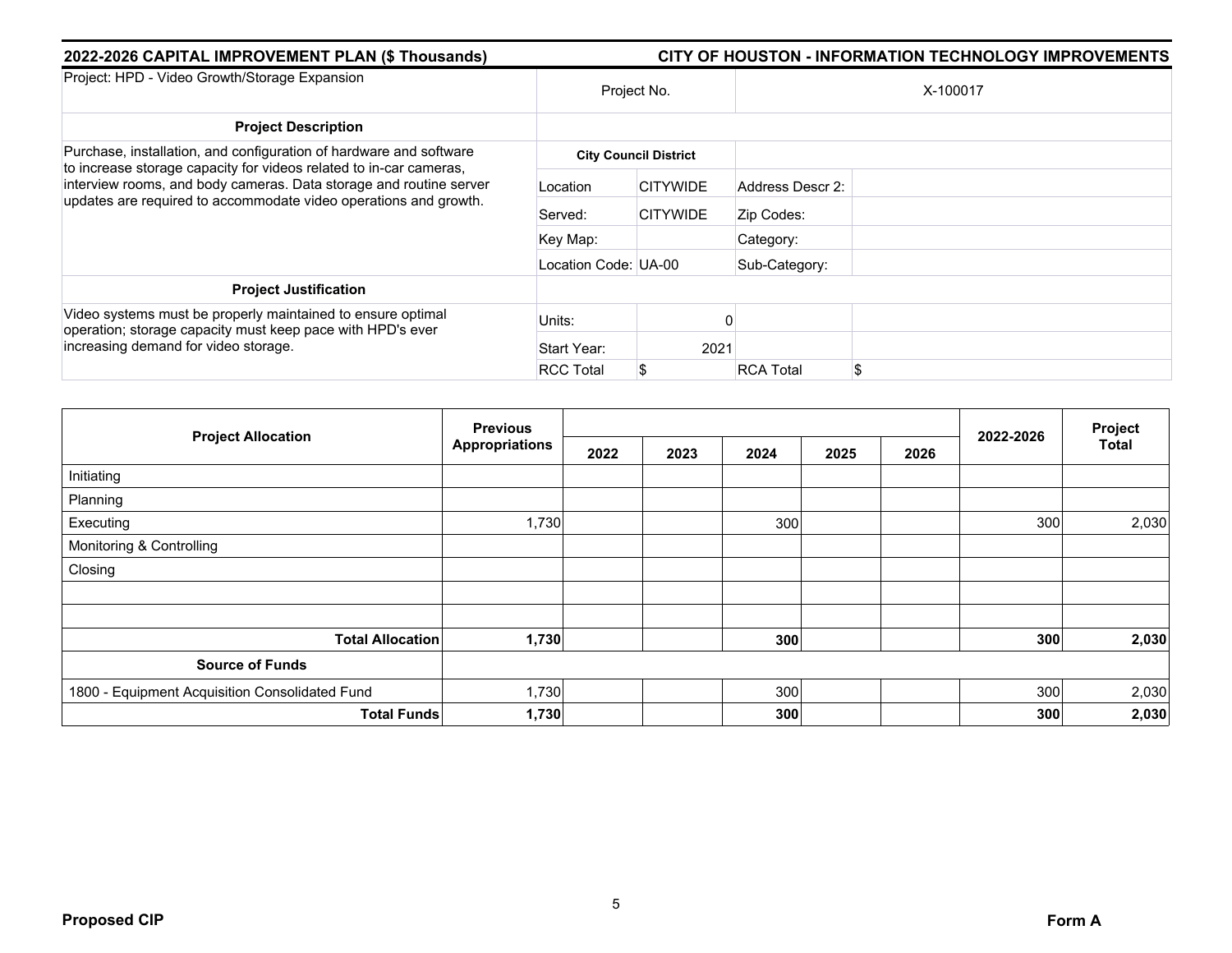| 2022-2026 CAPITAL IMPROVEMENT PLAN (\$ Thousands)                                                                                         | <b>CITY OF HOUSTON - INFORMATION TECHNOLOGY IMPROVEMENTS</b> |                              |                       |  |  |  |  |
|-------------------------------------------------------------------------------------------------------------------------------------------|--------------------------------------------------------------|------------------------------|-----------------------|--|--|--|--|
| Project: HPD - Crime Analysis Integrated System                                                                                           | Project No.                                                  |                              | X-100035              |  |  |  |  |
| <b>Project Description</b>                                                                                                                |                                                              |                              |                       |  |  |  |  |
| Replace the outdated system with an updated model with comprehensive<br>advanced analytics that integrates automatically with the Tiburon |                                                              | <b>City Council District</b> |                       |  |  |  |  |
| RMS, the data warehouse of old crime reports, City ESRI GIS, local,                                                                       | Location                                                     | <b>CITYWIDE</b>              | Address Descr 2:      |  |  |  |  |
| state and federal database sharing systems, and facilitates joint<br>use, input and analysis by regional agencies.                        | Served:                                                      | <b>CITYWIDE</b>              | Zip Codes:            |  |  |  |  |
|                                                                                                                                           | Key Map:                                                     |                              | Category:             |  |  |  |  |
|                                                                                                                                           | Location Code: UA-00                                         |                              | Sub-Category:         |  |  |  |  |
| <b>Project Justification</b>                                                                                                              |                                                              |                              |                       |  |  |  |  |
| Crime Analysis system is currently outdated and is a standalone<br>system. This system will be automatically updated with all             | Units:                                                       |                              |                       |  |  |  |  |
| applications as well as federal, local and state agencies.                                                                                | Start Year:                                                  | 2021                         |                       |  |  |  |  |
|                                                                                                                                           | <b>RCC Total</b>                                             | \$                           | <b>RCA Total</b><br>S |  |  |  |  |

|                                                | <b>Previous</b>       |      |      |      |      |      |           | Project      |
|------------------------------------------------|-----------------------|------|------|------|------|------|-----------|--------------|
| <b>Project Allocation</b>                      | <b>Appropriations</b> | 2022 | 2023 | 2024 | 2025 | 2026 | 2022-2026 | <b>Total</b> |
| Initiating                                     |                       |      |      |      |      |      |           |              |
| Planning                                       |                       |      |      |      |      |      |           |              |
| Executing                                      | 719                   | 585  |      |      |      |      | 585       | 1,304        |
| Monitoring & Controlling                       |                       |      |      |      |      |      |           |              |
| Closing                                        |                       |      |      |      |      |      |           |              |
|                                                |                       |      |      |      |      |      |           |              |
|                                                |                       |      |      |      |      |      |           |              |
| <b>Total Allocation</b>                        | 719                   | 585  |      |      |      |      | 585       | 1,304        |
| <b>Source of Funds</b>                         |                       |      |      |      |      |      |           |              |
| 1800 - Equipment Acquisition Consolidated Fund | 719                   | 585  |      |      |      |      | 585       | 1,304        |
| <b>Total Funds</b>                             | 719                   | 585  |      |      |      |      | 585       | 1,304        |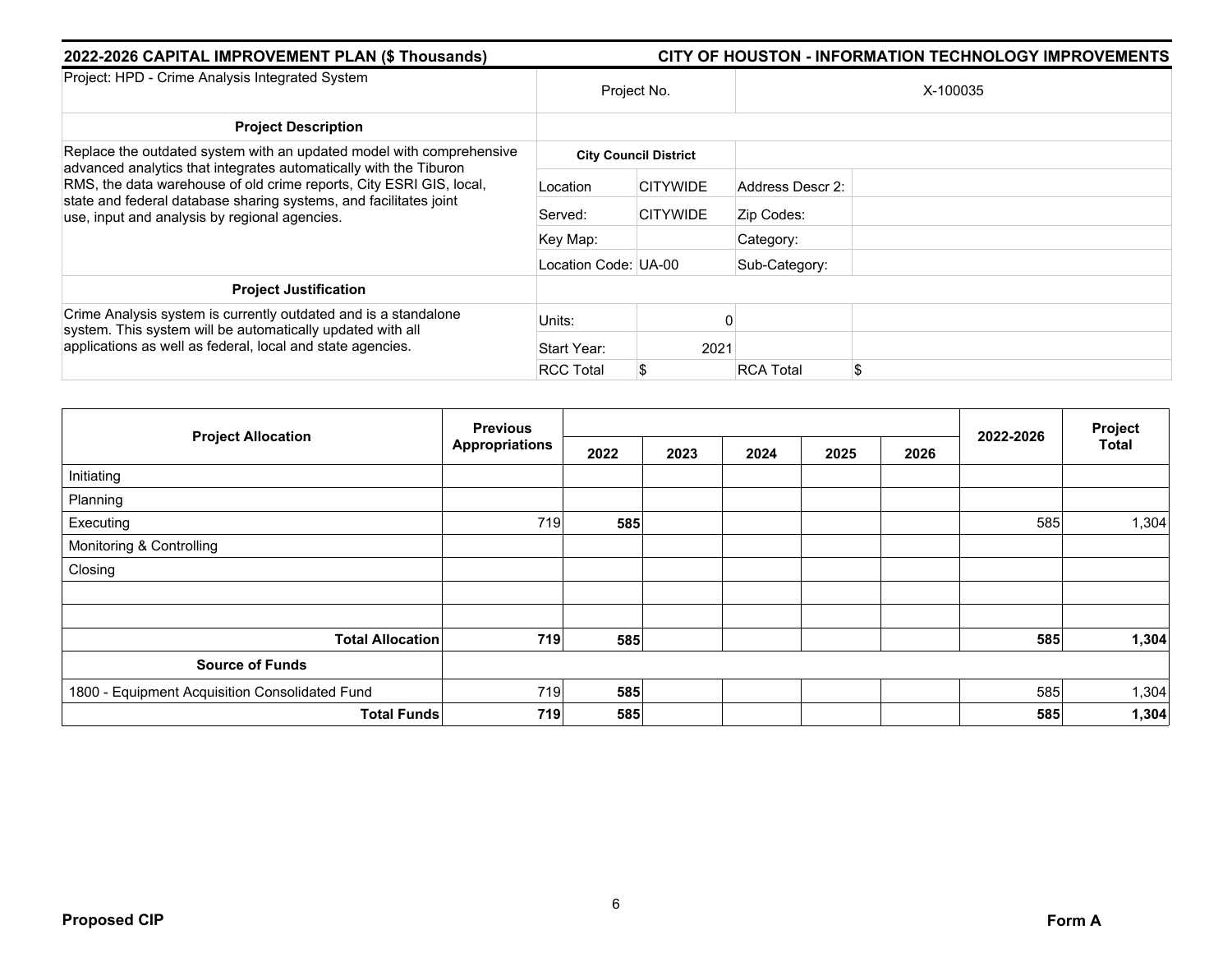| 2022-2026 CAPITAL IMPROVEMENT PLAN (\$ Thousands)                                                                                | CITY OF HOUSTON - INFORMATION TECHNOLOGY IMPROVEMENTS |                              |                  |          |  |  |  |  |
|----------------------------------------------------------------------------------------------------------------------------------|-------------------------------------------------------|------------------------------|------------------|----------|--|--|--|--|
| Project: HPD - Mobile Technology Refresh                                                                                         |                                                       | Project No.                  |                  | X-100050 |  |  |  |  |
| <b>Project Description</b>                                                                                                       |                                                       |                              |                  |          |  |  |  |  |
| Replace end-of-life devices.                                                                                                     |                                                       | <b>City Council District</b> |                  |          |  |  |  |  |
|                                                                                                                                  | Location                                              | <b>CITYWIDE</b>              | Address Descr 2: |          |  |  |  |  |
|                                                                                                                                  | Served:                                               | <b>CITYWIDE</b>              | Zip Codes:       |          |  |  |  |  |
|                                                                                                                                  | Key Map:                                              |                              | Category:        |          |  |  |  |  |
|                                                                                                                                  | Location Code: UA-00                                  |                              | Sub-Category:    |          |  |  |  |  |
| <b>Project Justification</b>                                                                                                     |                                                       |                              |                  |          |  |  |  |  |
| HPD has ruggedized laptops in the police vehicles that will be<br>exceeding 6 years old and need replacement to provide reliable | Units:                                                |                              |                  |          |  |  |  |  |
| equipment to officers in the field.                                                                                              | Start Year:                                           | 2021                         |                  |          |  |  |  |  |
|                                                                                                                                  | <b>RCC Total</b>                                      | \$                           | <b>RCA Total</b> | \$.      |  |  |  |  |

|                                                | <b>Previous</b>       |      |      |       |      |      |           | Project<br><b>Total</b> |
|------------------------------------------------|-----------------------|------|------|-------|------|------|-----------|-------------------------|
| <b>Project Allocation</b>                      | <b>Appropriations</b> | 2022 | 2023 | 2024  | 2025 | 2026 | 2022-2026 |                         |
| Initiating                                     |                       |      |      |       |      |      |           |                         |
| Planning                                       |                       |      |      |       |      |      |           |                         |
| Executing                                      | 1,089                 | 600  | 825  | 1,000 |      |      | 2,425     | 3,514                   |
| Monitoring & Controlling                       |                       |      |      |       |      |      |           |                         |
| Closing                                        |                       |      |      |       |      |      |           |                         |
|                                                |                       |      |      |       |      |      |           |                         |
| <b>Total Allocation</b>                        | 1,089                 | 600  | 825  | 1,000 |      |      | 2,425     | 3,514                   |
| <b>Source of Funds</b>                         |                       |      |      |       |      |      |           |                         |
| 1800 - Equipment Acquisition Consolidated Fund | 1,089                 | 600  | 825  | 1,000 |      |      | 2,425     | 3,514                   |
| <b>Total Funds</b>                             | 1,089                 | 600  | 825  | 1,000 |      |      | 2,425     | 3,514                   |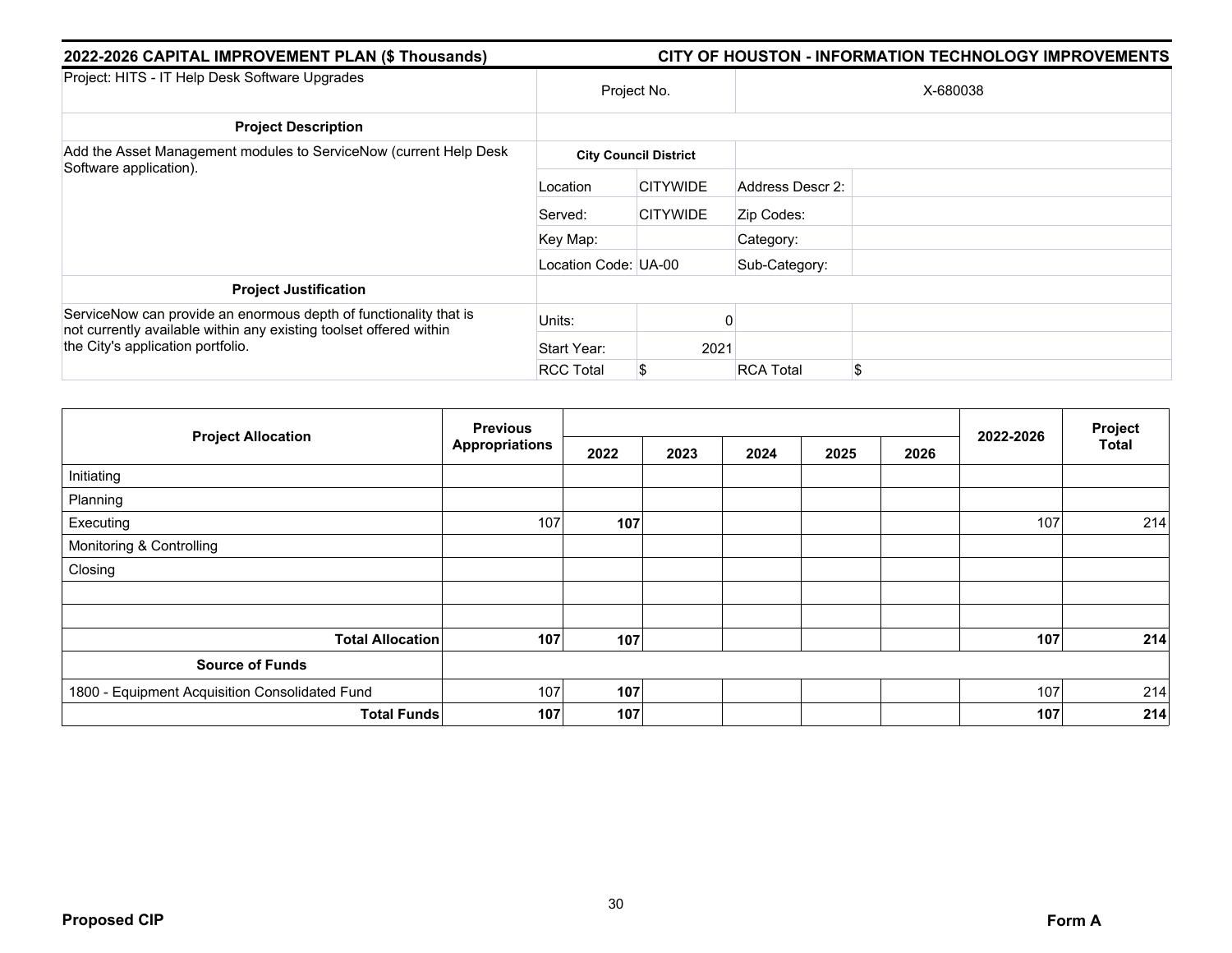| 2022-2026 CAPITAL IMPROVEMENT PLAN (\$ Thousands)                                                                                                                                                          | CITY OF HOUSTON - INFORMATION TECHNOLOGY IMPROVEMENTS |                              |                  |          |
|------------------------------------------------------------------------------------------------------------------------------------------------------------------------------------------------------------|-------------------------------------------------------|------------------------------|------------------|----------|
| Project: HITS - Master Data Management                                                                                                                                                                     | Project No.                                           |                              |                  | X-680040 |
| <b>Project Description</b>                                                                                                                                                                                 |                                                       |                              |                  |          |
| There is a need for the city to develop enterprise data governance<br>and master data. This is to establish a Master Data Management (MDM)                                                                 |                                                       | <b>City Council District</b> |                  |          |
| strategy and roadmap; and design and implement MDM in Enterprise<br>Data Warehouse platform that will work with all enterprise<br>applications in the city to create a single version of truth about       | Location                                              | <b>CITYWIDE</b>              | Address Descr 2: |          |
|                                                                                                                                                                                                            | Served:                                               | <b>CITYWIDE</b>              | Zip Codes:       |          |
| data.                                                                                                                                                                                                      | Key Map:                                              |                              | Category:        |          |
|                                                                                                                                                                                                            | Location Code: UA-00                                  |                              | Sub-Category:    |          |
| <b>Project Justification</b>                                                                                                                                                                               |                                                       |                              |                  |          |
| Lack of master data in city applications causes fragmented<br>information which impairs precise decision making in analytics.                                                                              | Units:                                                |                              |                  |          |
| There are no common identifiers for many dimensional data across the<br>city. The objective is to streamline and create single version of<br>that data so that the data can be used consistently citywide. | Start Year:                                           | 2021                         |                  |          |
|                                                                                                                                                                                                            | <b>RCC Total</b>                                      |                              | <b>RCA Total</b> |          |

|                                                | <b>Previous</b> |      |      |      | 2022-2026 | Project |     |              |
|------------------------------------------------|-----------------|------|------|------|-----------|---------|-----|--------------|
| <b>Project Allocation</b>                      | Appropriations  | 2022 | 2023 | 2024 | 2025      | 2026    |     | <b>Total</b> |
| Initiating                                     |                 |      |      |      |           |         |     |              |
| Planning                                       |                 |      |      |      |           |         |     |              |
| Executing                                      | 259             | 259  |      |      |           |         | 259 | 518          |
| Monitoring & Controlling                       |                 |      |      |      |           |         |     |              |
| Closing                                        |                 |      |      |      |           |         |     |              |
|                                                |                 |      |      |      |           |         |     |              |
|                                                |                 |      |      |      |           |         |     |              |
| <b>Total Allocation</b>                        | 259             | 259  |      |      |           |         | 259 | 518          |
| <b>Source of Funds</b>                         |                 |      |      |      |           |         |     |              |
| 1800 - Equipment Acquisition Consolidated Fund | 259             | 259  |      |      |           |         | 259 | 518          |
| <b>Total Funds</b>                             | 259             | 259  |      |      |           |         | 259 | 518          |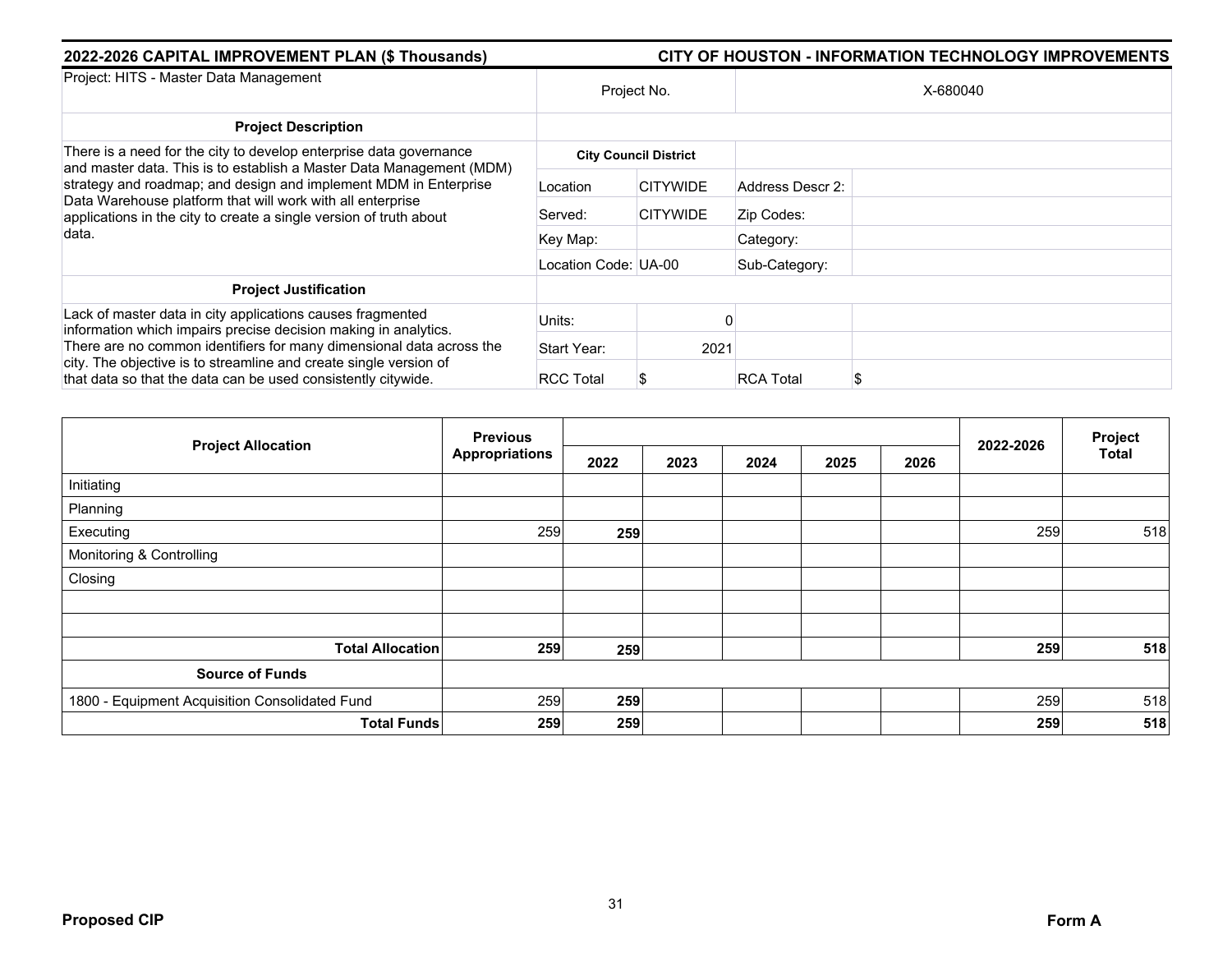| 2022-2026 CAPITAL IMPROVEMENT PLAN (\$ Thousands)                                                                                 | CITY OF HOUSTON - INFORMATION TECHNOLOGY IMPROVEMENTS |                              |                  |          |  |  |  |  |
|-----------------------------------------------------------------------------------------------------------------------------------|-------------------------------------------------------|------------------------------|------------------|----------|--|--|--|--|
| Project: HITS - Managed Contract Services                                                                                         | Project No.                                           |                              |                  | X-680044 |  |  |  |  |
| <b>Project Description</b>                                                                                                        |                                                       |                              |                  |          |  |  |  |  |
| Source highly skilled hard to hire resources that will help to                                                                    |                                                       | <b>City Council District</b> |                  |          |  |  |  |  |
| ensure that systems are configured with a high availability<br>approach (both physical and virtual).                              | Location                                              | <b>CITYWIDE</b>              | Address Descr 2: |          |  |  |  |  |
|                                                                                                                                   | Served:                                               | <b>CITYWIDE</b>              | Zip Codes:       |          |  |  |  |  |
|                                                                                                                                   | Key Map:                                              |                              | Category:        |          |  |  |  |  |
|                                                                                                                                   | Location Code: UA-00                                  |                              | Sub-Category:    |          |  |  |  |  |
| <b>Project Justification</b>                                                                                                      |                                                       |                              |                  |          |  |  |  |  |
| Provide adequate support of resources to actively support and<br>implement technologies for the City of Houston HITS departments. | Units:                                                |                              |                  |          |  |  |  |  |
|                                                                                                                                   | Start Year:                                           | 2021                         |                  |          |  |  |  |  |
|                                                                                                                                   | <b>RCC Total</b>                                      | \$                           | <b>RCA Total</b> | \$       |  |  |  |  |

| <b>Project Allocation</b>                      | <b>Previous</b>       |      |      |      |      |      | Project   |              |
|------------------------------------------------|-----------------------|------|------|------|------|------|-----------|--------------|
|                                                | <b>Appropriations</b> | 2022 | 2023 | 2024 | 2025 | 2026 | 2022-2026 | <b>Total</b> |
| Initiating                                     |                       |      |      |      |      |      |           |              |
| Planning                                       |                       |      |      |      |      |      |           |              |
| Executing                                      | 814                   | 350  |      |      |      |      | 350       | 1,164        |
| Monitoring & Controlling                       |                       |      |      |      |      |      |           |              |
| Closing                                        |                       |      |      |      |      |      |           |              |
|                                                |                       |      |      |      |      |      |           |              |
|                                                |                       |      |      |      |      |      |           |              |
| <b>Total Allocation</b>                        | 814                   | 350  |      |      |      |      | 350       | 1,164        |
| <b>Source of Funds</b>                         |                       |      |      |      |      |      |           |              |
| 1800 - Equipment Acquisition Consolidated Fund | 814                   | 350  |      |      |      |      | 350       | 1,164        |
| <b>Total Funds</b>                             | 814                   | 350  |      |      |      |      | 350       | 1,164        |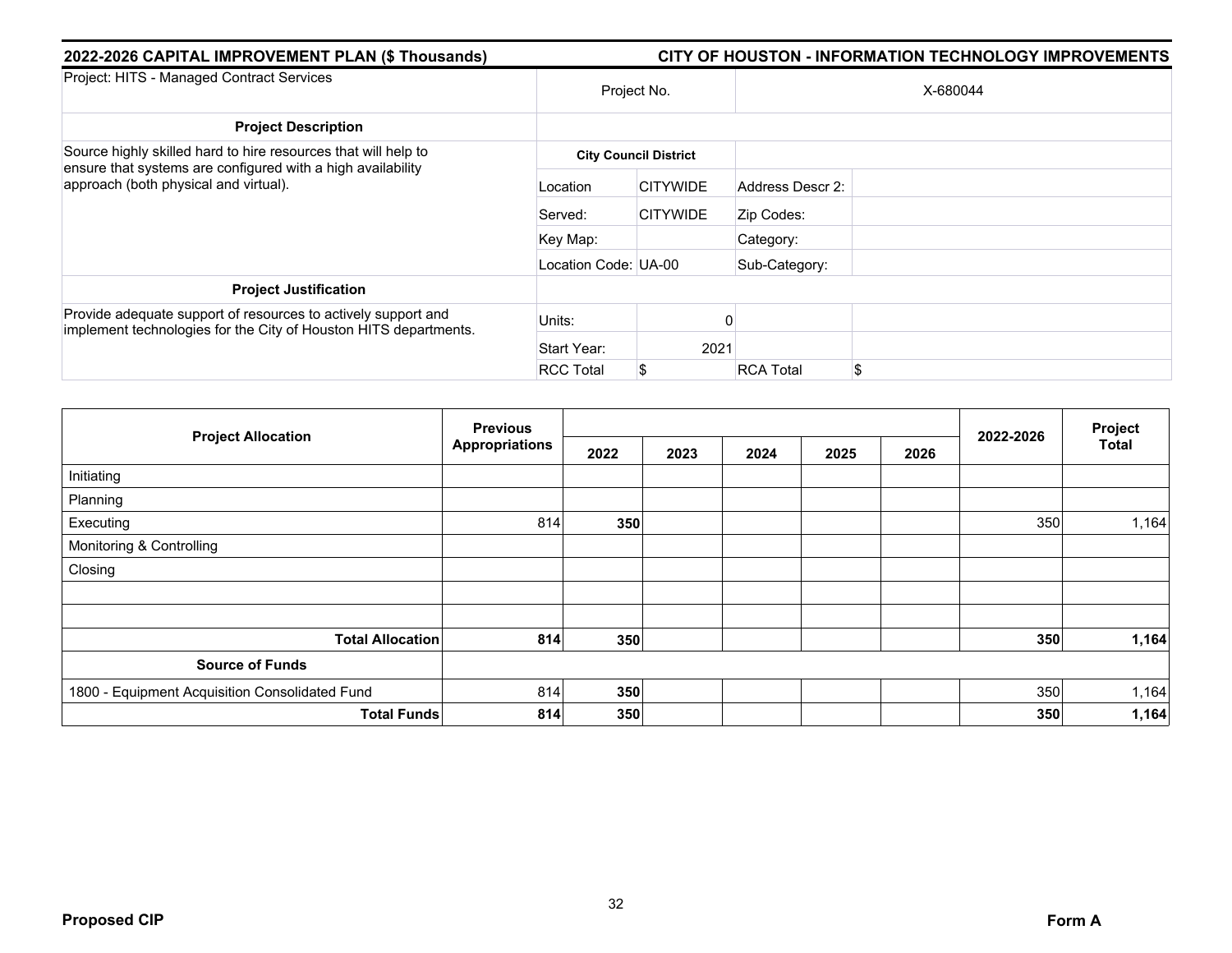| 2022-2026 CAPITAL IMPROVEMENT PLAN (\$ Thousands)                                                                                        | CITY OF HOUSTON - INFORMATION TECHNOLOGY IMPROVEMENTS |                              |                        |  |  |  |  |  |
|------------------------------------------------------------------------------------------------------------------------------------------|-------------------------------------------------------|------------------------------|------------------------|--|--|--|--|--|
| Project: HITS - Public Safety Radio Replacement                                                                                          | Project No.                                           |                              | X-680058               |  |  |  |  |  |
| <b>Project Description</b>                                                                                                               |                                                       |                              |                        |  |  |  |  |  |
| Purchase the necessary radio equipment to ensure Police, Fire and<br>EMS departments are equipped with the necessary equipment to ensure |                                                       | <b>City Council District</b> |                        |  |  |  |  |  |
| public safety.                                                                                                                           | Location                                              | <b>CITYWIDE</b>              | Address Descr 2:       |  |  |  |  |  |
|                                                                                                                                          | Served:                                               | <b>CITYWIDE</b>              | Zip Codes:             |  |  |  |  |  |
|                                                                                                                                          | Key Map:                                              |                              | Category:              |  |  |  |  |  |
|                                                                                                                                          | Location Code: UA-00                                  |                              | Sub-Category:          |  |  |  |  |  |
| <b>Project Justification</b>                                                                                                             |                                                       |                              |                        |  |  |  |  |  |
| The life cycle of the radios are seven years and will need to be<br>replaced as they reach end of life.                                  | Units:                                                |                              |                        |  |  |  |  |  |
|                                                                                                                                          | Start Year:                                           |                              |                        |  |  |  |  |  |
|                                                                                                                                          | <b>RCC Total</b>                                      | \$                           | <b>RCA Total</b><br>\$ |  |  |  |  |  |

| <b>Project Allocation</b>                      | <b>Previous</b>       |      |      |      |      |      | 2022-2026 | Project<br><b>Total</b> |
|------------------------------------------------|-----------------------|------|------|------|------|------|-----------|-------------------------|
|                                                | <b>Appropriations</b> | 2022 | 2023 | 2024 | 2025 | 2026 |           |                         |
| Initiating                                     |                       |      |      |      |      |      |           |                         |
| Planning                                       |                       |      |      |      |      |      |           |                         |
| Executing                                      |                       |      |      | 500  | 500  |      | 1,000     | 1,000                   |
| Monitoring & Controlling                       |                       |      |      |      |      |      |           |                         |
| Closing                                        |                       |      |      |      |      |      |           |                         |
|                                                |                       |      |      |      |      |      |           |                         |
|                                                |                       |      |      |      |      |      |           |                         |
| <b>Total Allocation</b>                        |                       |      |      | 500  | 500  |      | 1,000     | 1,000                   |
| <b>Source of Funds</b>                         |                       |      |      |      |      |      |           |                         |
| 1800 - Equipment Acquisition Consolidated Fund |                       |      |      | 500  | 500  |      | 1,000     | 1,000                   |
| <b>Total Funds</b>                             |                       |      |      | 500  | 500  |      | 1,000     | 1,000                   |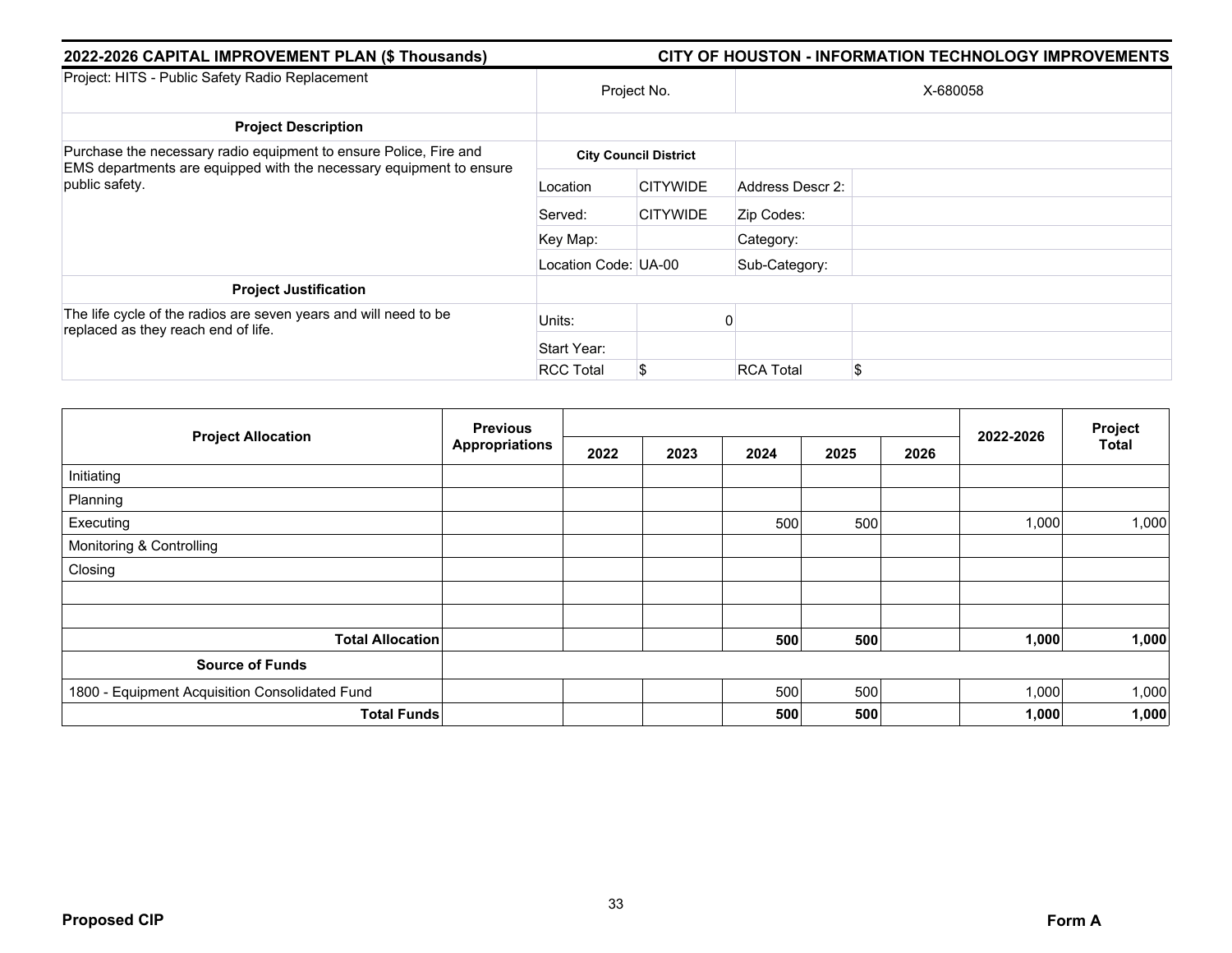| 2022-2026 CAPITAL IMPROVEMENT PLAN (\$ Thousands)                                                                                     | <b>CITY OF HOUSTON - INFORMATION TECHNOLOGY IMPROVEMENTS</b> |                              |                  |    |  |  |  |  |
|---------------------------------------------------------------------------------------------------------------------------------------|--------------------------------------------------------------|------------------------------|------------------|----|--|--|--|--|
| Project: HITS - SAP S4 HANA                                                                                                           | Project No.                                                  |                              | X-680062         |    |  |  |  |  |
| <b>Project Description</b>                                                                                                            |                                                              |                              |                  |    |  |  |  |  |
| Transition to a newer version of SAP, S4 Hana.                                                                                        |                                                              | <b>City Council District</b> |                  |    |  |  |  |  |
|                                                                                                                                       | Location                                                     | <b>CITYWIDE</b>              | Address Descr 2: |    |  |  |  |  |
|                                                                                                                                       | Served:                                                      | <b>CITYWIDE</b>              | Zip Codes:       |    |  |  |  |  |
|                                                                                                                                       | Key Map:                                                     |                              | Category:        |    |  |  |  |  |
|                                                                                                                                       | Location Code: UA-00                                         |                              | Sub-Category:    |    |  |  |  |  |
| <b>Project Justification</b>                                                                                                          |                                                              |                              |                  |    |  |  |  |  |
| SAP will begin phasing away from supporting the current version.<br>Hana is a new technology architecture to support the SAP business | Units:                                                       |                              |                  |    |  |  |  |  |
| applications.                                                                                                                         | Start Year:                                                  | 2021                         |                  |    |  |  |  |  |
|                                                                                                                                       | <b>RCC Total</b>                                             | \$                           | <b>RCA Total</b> | \$ |  |  |  |  |

|                                                | <b>Previous</b>       |       |       |      |      | Project |           |              |
|------------------------------------------------|-----------------------|-------|-------|------|------|---------|-----------|--------------|
| <b>Project Allocation</b>                      | <b>Appropriations</b> | 2022  | 2023  | 2024 | 2025 | 2026    | 2022-2026 | <b>Total</b> |
| Initiating                                     |                       |       |       |      |      |         |           |              |
| Planning                                       |                       |       |       |      |      |         |           |              |
| Executing                                      | 625                   | 1,750 | 1,750 |      |      |         | 3,500     | 4,125        |
| Monitoring & Controlling                       |                       |       |       |      |      |         |           |              |
| Closing                                        |                       |       |       |      |      |         |           |              |
|                                                |                       |       |       |      |      |         |           |              |
| <b>Total Allocation</b>                        | 625                   | 1,750 | 1,750 |      |      |         | 3,500     | 4,125        |
| <b>Source of Funds</b>                         |                       |       |       |      |      |         |           |              |
| 1800 - Equipment Acquisition Consolidated Fund | 625                   | 1,750 | 1,750 |      |      |         | 3,500     | 4,125        |
| <b>Total Funds</b>                             | 625                   | 1,750 | 1,750 |      |      |         | 3,500     | 4,125        |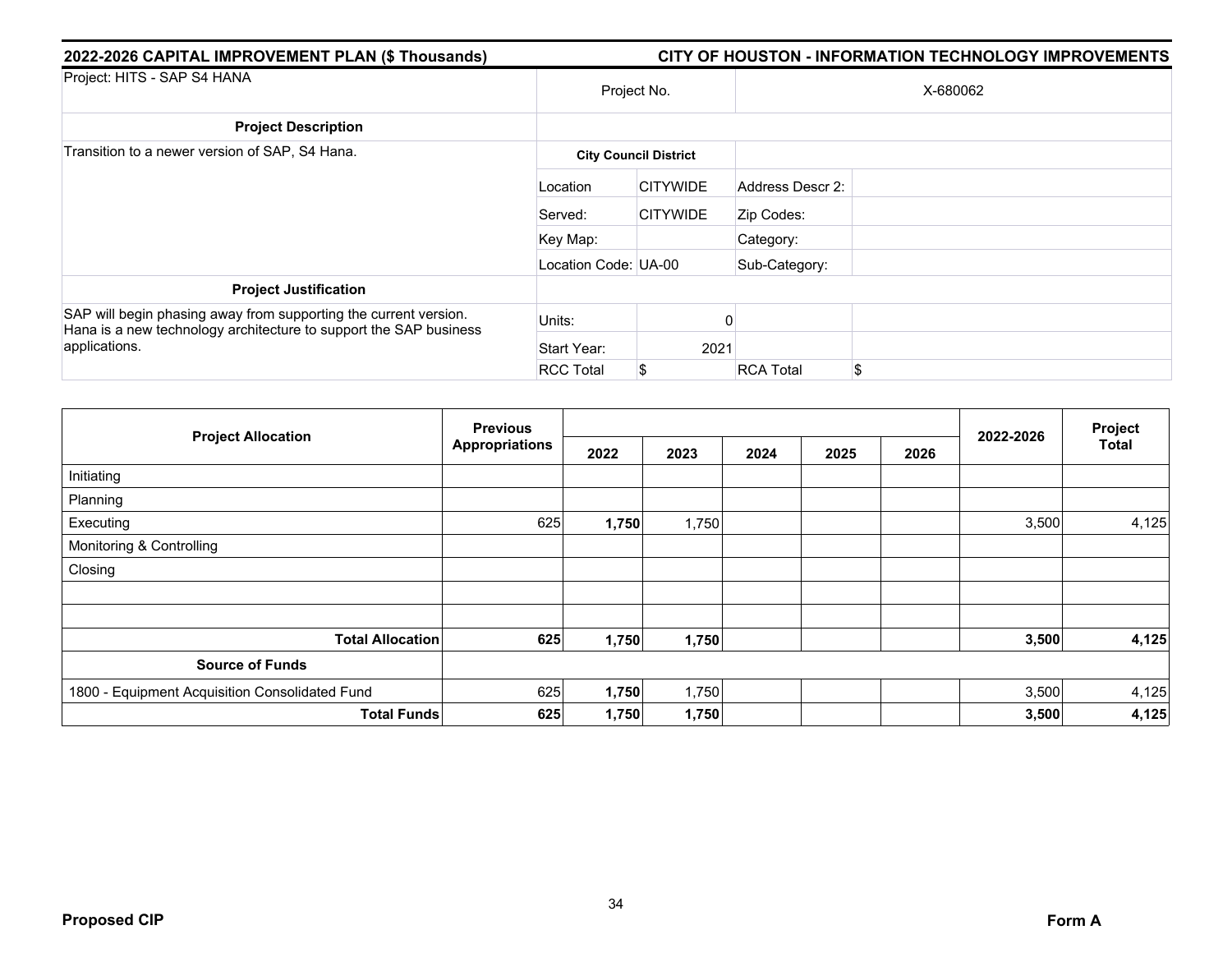| 2022-2026 CAPITAL IMPROVEMENT PLAN (\$ Thousands)                                                                                                                                 | <b>CITY OF HOUSTON - INFORMATION TECHNOLOGY IMPROVEMENTS</b> |                 |                  |          |  |  |  |
|-----------------------------------------------------------------------------------------------------------------------------------------------------------------------------------|--------------------------------------------------------------|-----------------|------------------|----------|--|--|--|
| Project: HITS - SAP HR-One HCM                                                                                                                                                    |                                                              | Project No.     |                  | X-680072 |  |  |  |
| <b>Project Description</b>                                                                                                                                                        |                                                              |                 |                  |          |  |  |  |
| Implement SAP Human Capital Management (HCM). HR capabilities are<br>enterprise-wide, and departments benefit from improved user                                                  | <b>City Council District</b>                                 |                 |                  |          |  |  |  |
| experience when using features of the product. HCM includes<br>improved user interface for ESS/MSS, improved Open Enrollment<br>experience, and improved portal to view paystubs. | Location                                                     | <b>CITYWIDE</b> | Address Descr 2: |          |  |  |  |
|                                                                                                                                                                                   | Served:                                                      | <b>CITYWIDE</b> | Zip Codes:       |          |  |  |  |
|                                                                                                                                                                                   | Key Map:                                                     |                 | Category:        |          |  |  |  |
|                                                                                                                                                                                   | Location Code: UA-00                                         |                 | Sub-Category:    |          |  |  |  |
| <b>Project Justification</b>                                                                                                                                                      |                                                              |                 |                  |          |  |  |  |
| Upgrade current SAP HR module to newer version. Siloed data and<br>disparate systems create some of the biggest challenges for HR.                                                | Units:                                                       |                 |                  |          |  |  |  |
|                                                                                                                                                                                   | Start Year:                                                  | 2021            |                  |          |  |  |  |
|                                                                                                                                                                                   | <b>RCC Total</b>                                             | S               | <b>RCA Total</b> |          |  |  |  |

|                                                | <b>Previous</b>       |       |      |      |      |      |           | Project      |
|------------------------------------------------|-----------------------|-------|------|------|------|------|-----------|--------------|
| <b>Project Allocation</b>                      | <b>Appropriations</b> | 2022  | 2023 | 2024 | 2025 | 2026 | 2022-2026 | <b>Total</b> |
| Initiating                                     |                       |       |      |      |      |      |           |              |
| Planning                                       |                       |       |      |      |      |      |           |              |
| Executing                                      | 1,500                 | 1,900 |      |      |      |      | 1,900     | 3,400        |
| Monitoring & Controlling                       |                       |       |      |      |      |      |           |              |
| Closing                                        |                       |       |      |      |      |      |           |              |
|                                                |                       |       |      |      |      |      |           |              |
| <b>Total Allocation</b>                        | 1,500                 | 1,900 |      |      |      |      | 1,900     | 3,400        |
| <b>Source of Funds</b>                         |                       |       |      |      |      |      |           |              |
| 1800 - Equipment Acquisition Consolidated Fund | 1,500                 | 1,900 |      |      |      |      | 1,900     | 3,400        |
| <b>Total Funds</b>                             | 1,500                 | 1,900 |      |      |      |      | 1,900     | 3,400        |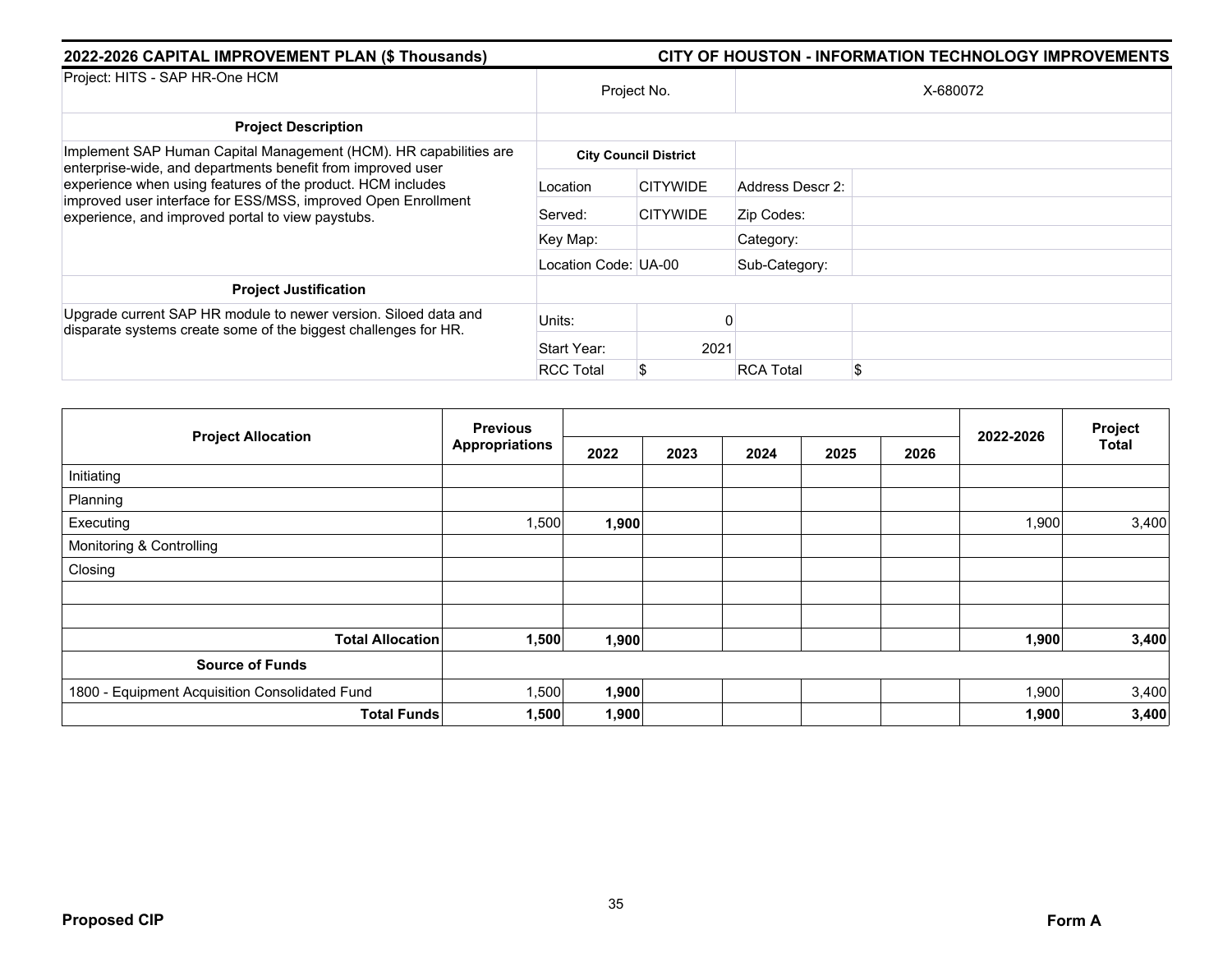| 2022-2026 CAPITAL IMPROVEMENT PLAN (\$ Thousands)                                                                            | <b>CITY OF HOUSTON - INFORMATION TECHNOLOGY IMPROVEMENTS</b> |                              |                  |          |  |  |  |
|------------------------------------------------------------------------------------------------------------------------------|--------------------------------------------------------------|------------------------------|------------------|----------|--|--|--|
| Project: HITS - SAP Identity and Access Mgt                                                                                  |                                                              | Project No.                  |                  | X-680074 |  |  |  |
| <b>Project Description</b>                                                                                                   |                                                              |                              |                  |          |  |  |  |
| Implement SAP identity management (IDM) and Governance, Risk, and                                                            |                                                              | <b>City Council District</b> |                  |          |  |  |  |
| Compliance (GRC) to enable security through synchronized roles and<br>with two factor authentication.                        | Location                                                     | <b>CITYWIDE</b>              | Address Descr 2: |          |  |  |  |
|                                                                                                                              | Served:                                                      | <b>CITYWIDE</b>              | Zip Codes:       |          |  |  |  |
|                                                                                                                              | Key Map:                                                     |                              | Category:        |          |  |  |  |
|                                                                                                                              | Location Code: UA-00                                         |                              | Sub-Category:    |          |  |  |  |
| <b>Project Justification</b>                                                                                                 |                                                              |                              |                  |          |  |  |  |
| SAP (IDM) provides centralized provisioning for ERP security<br>(user/role) from hire to retire. GRC reduces risk, increases | Units:                                                       |                              |                  |          |  |  |  |
| regulatory compliance, and decreases impact of user account<br>hacking.                                                      | Start Year:                                                  |                              |                  |          |  |  |  |
|                                                                                                                              | <b>RCC Total</b>                                             | \$                           | <b>RCA Total</b> | \$       |  |  |  |

|                                                | <b>Previous</b>       |      |      |       |      | Project |           |              |
|------------------------------------------------|-----------------------|------|------|-------|------|---------|-----------|--------------|
| <b>Project Allocation</b>                      | <b>Appropriations</b> | 2022 | 2023 | 2024  | 2025 | 2026    | 2022-2026 | <b>Total</b> |
| Initiating                                     |                       |      |      |       |      |         |           |              |
| Planning                                       |                       |      |      |       |      |         |           |              |
| Executing                                      |                       |      |      | 1,055 |      |         | 1,055     | 1,055        |
| Monitoring & Controlling                       |                       |      |      |       |      |         |           |              |
| Closing                                        |                       |      |      |       |      |         |           |              |
|                                                |                       |      |      |       |      |         |           |              |
|                                                |                       |      |      |       |      |         |           |              |
| <b>Total Allocation</b>                        |                       |      |      | 1,055 |      |         | 1,055     | 1,055        |
| <b>Source of Funds</b>                         |                       |      |      |       |      |         |           |              |
| 1800 - Equipment Acquisition Consolidated Fund |                       |      |      | 1,055 |      |         | 1,055     | 1,055        |
|                                                | <b>Total Funds</b>    |      |      | 1,055 |      |         | 1,055     | 1,055        |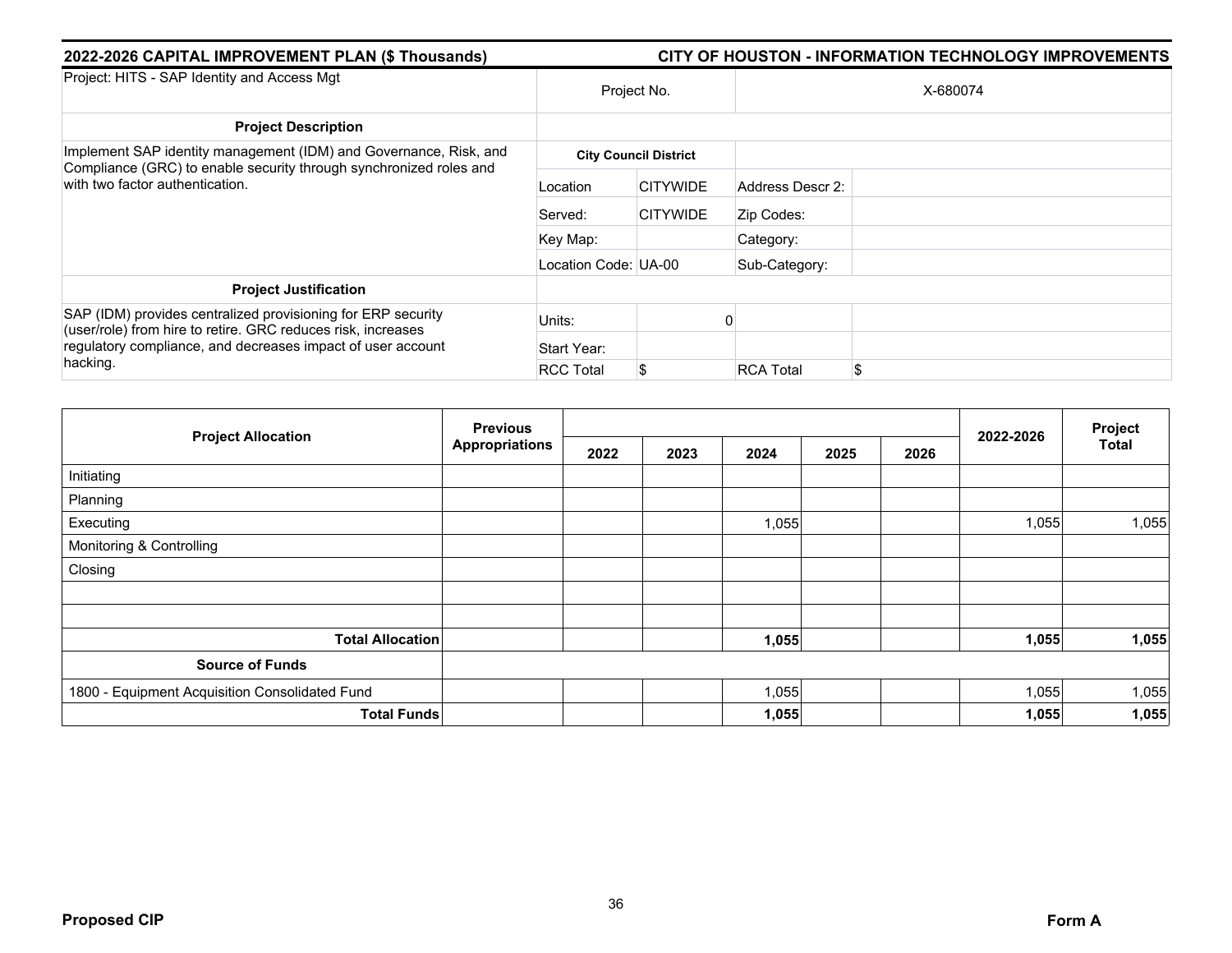| 2022-2026 CAPITAL IMPROVEMENT PLAN (\$ Thousands)                                                                                                              | CITY OF HOUSTON - INFORMATION TECHNOLOGY IMPROVEMENTS |                              |                  |          |  |  |  |  |  |
|----------------------------------------------------------------------------------------------------------------------------------------------------------------|-------------------------------------------------------|------------------------------|------------------|----------|--|--|--|--|--|
| Project: HITS - Citywide Phone System Upgrade                                                                                                                  | Project No.                                           |                              |                  | X-680076 |  |  |  |  |  |
| <b>Project Description</b>                                                                                                                                     |                                                       |                              |                  |          |  |  |  |  |  |
| Upgrade VMware Hardware/Software and phone system.                                                                                                             |                                                       | <b>City Council District</b> |                  |          |  |  |  |  |  |
|                                                                                                                                                                | Location                                              | <b>CITYWIDE</b>              | Address Descr 2: |          |  |  |  |  |  |
|                                                                                                                                                                | Served:                                               | <b>CITYWIDE</b>              | Zip Codes:       |          |  |  |  |  |  |
|                                                                                                                                                                | Key Map:                                              |                              | Category:        |          |  |  |  |  |  |
|                                                                                                                                                                | Location Code: UA-00                                  |                              | Sub-Category:    |          |  |  |  |  |  |
| <b>Project Justification</b>                                                                                                                                   |                                                       |                              |                  |          |  |  |  |  |  |
| Citywide phone system is running on a soon to be end of life system.<br>This system is the main communication means for all City employees<br>and Houstonians. | Units:                                                |                              |                  |          |  |  |  |  |  |
|                                                                                                                                                                | Start Year:                                           |                              |                  |          |  |  |  |  |  |
|                                                                                                                                                                | <b>RCC Total</b>                                      | \$                           | <b>RCA Total</b> | \$       |  |  |  |  |  |

|                                                | <b>Previous</b>       |      |      |      | Project |      |           |              |
|------------------------------------------------|-----------------------|------|------|------|---------|------|-----------|--------------|
| <b>Project Allocation</b>                      | <b>Appropriations</b> | 2022 | 2023 | 2024 | 2025    | 2026 | 2022-2026 | <b>Total</b> |
| Initiating                                     |                       |      |      |      |         |      |           |              |
| Planning                                       |                       |      |      |      |         |      |           |              |
| Executing                                      |                       | 848  |      |      |         |      | 848       | 848          |
| Monitoring & Controlling                       |                       |      |      |      |         |      |           |              |
| Closing                                        |                       |      |      |      |         |      |           |              |
|                                                |                       |      |      |      |         |      |           |              |
|                                                |                       |      |      |      |         |      |           |              |
| <b>Total Allocation</b>                        |                       | 848  |      |      |         |      | 848       | 848          |
| <b>Source of Funds</b>                         |                       |      |      |      |         |      |           |              |
| 1800 - Equipment Acquisition Consolidated Fund |                       | 848  |      |      |         |      | 848       | 848          |
| <b>Total Funds</b>                             |                       | 848  |      |      |         |      | 848       | 848          |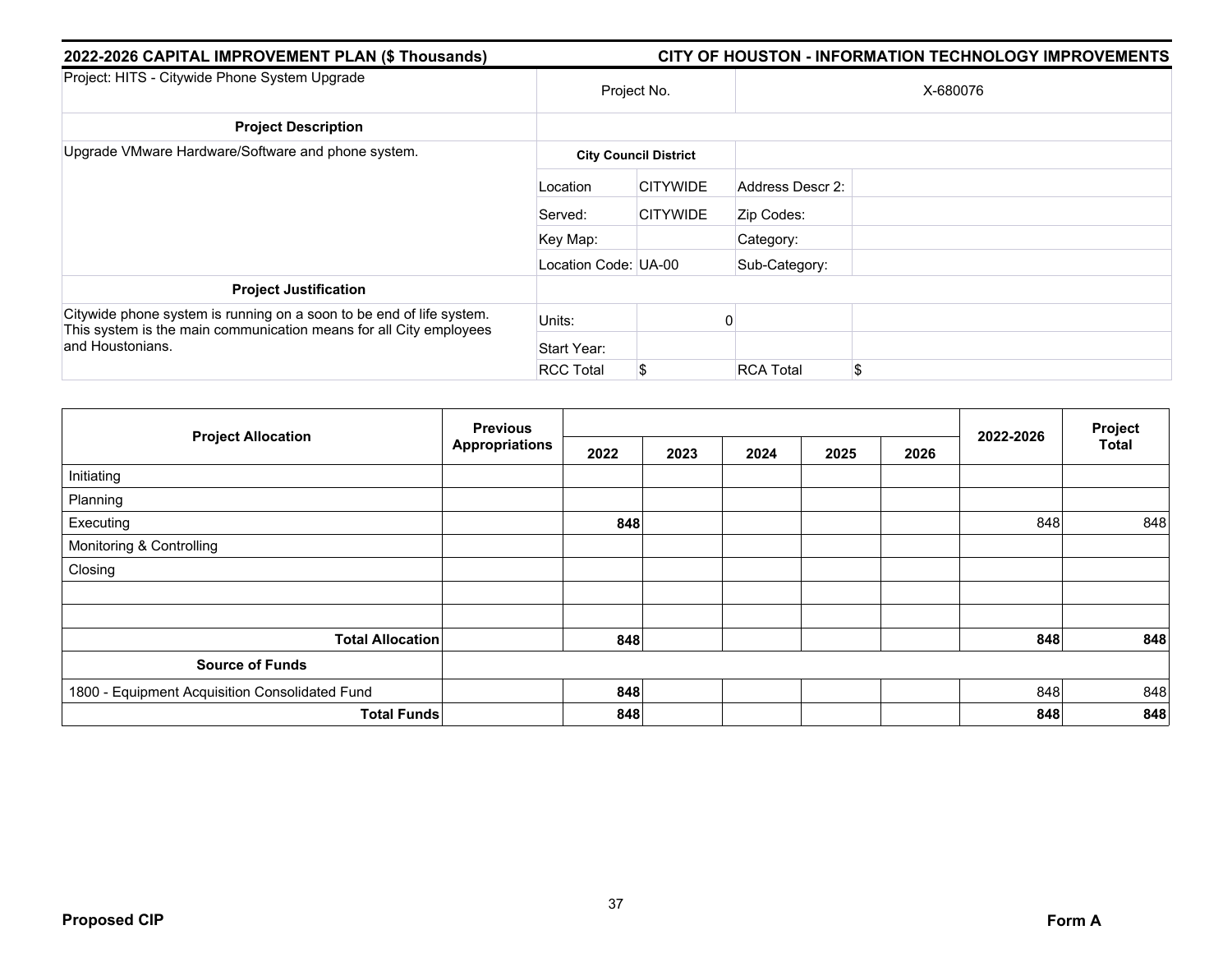| 2022-2026 CAPITAL IMPROVEMENT PLAN (\$ Thousands)                                                                                                                                 | CITY OF HOUSTON - INFORMATION TECHNOLOGY IMPROVEMENTS |                              |                  |          |  |  |  |  |
|-----------------------------------------------------------------------------------------------------------------------------------------------------------------------------------|-------------------------------------------------------|------------------------------|------------------|----------|--|--|--|--|
| Project: HITS - Enterprise Radio Infrastructure                                                                                                                                   |                                                       | Project No.                  |                  | X-687001 |  |  |  |  |
| <b>Project Description</b>                                                                                                                                                        |                                                       |                              |                  |          |  |  |  |  |
| The City's radio network directly supports public safety radio calls<br>and 911 calls. End of life equipment will be removed and replaced<br>with the currently supported models. |                                                       | <b>City Council District</b> |                  |          |  |  |  |  |
|                                                                                                                                                                                   | Location                                              | <b>CITYWIDE</b>              | Address Descr 2: |          |  |  |  |  |
|                                                                                                                                                                                   | Served:                                               | <b>CITYWIDE</b>              | Zip Codes:       |          |  |  |  |  |
|                                                                                                                                                                                   | Key Map:                                              |                              | Category:        |          |  |  |  |  |
|                                                                                                                                                                                   | Location Code: UA-00                                  |                              | Sub-Category:    |          |  |  |  |  |
| <b>Project Justification</b>                                                                                                                                                      |                                                       |                              |                  |          |  |  |  |  |
| The system has components that have reached their end of life or are<br>no longer supported.                                                                                      | Units:                                                |                              |                  |          |  |  |  |  |
|                                                                                                                                                                                   | Start Year:                                           | 2021                         |                  |          |  |  |  |  |
|                                                                                                                                                                                   | <b>RCC Total</b>                                      | \$                           | <b>RCA Total</b> | \$       |  |  |  |  |

| <b>Project Allocation</b>                      | <b>Previous</b>       |       |      |      | Project |      |           |              |
|------------------------------------------------|-----------------------|-------|------|------|---------|------|-----------|--------------|
|                                                | <b>Appropriations</b> | 2022  | 2023 | 2024 | 2025    | 2026 | 2022-2026 | <b>Total</b> |
| Initiating                                     |                       |       |      |      |         |      |           |              |
| Planning                                       |                       |       |      |      |         |      |           |              |
| Executing                                      | 950                   | 2,213 | 413  |      |         |      | 2,626     | 3,576        |
| Monitoring & Controlling                       |                       |       |      |      |         |      |           |              |
| Closing                                        |                       |       |      |      |         |      |           |              |
|                                                |                       |       |      |      |         |      |           |              |
| <b>Total Allocation</b>                        | 950                   | 2,213 | 413  |      |         |      | 2,626     | 3,576        |
| <b>Source of Funds</b>                         |                       |       |      |      |         |      |           |              |
| 1800 - Equipment Acquisition Consolidated Fund | 950                   | 2,213 | 413  |      |         |      | 2,626     | 3,576        |
| <b>Total Funds</b>                             | 950                   | 2,213 | 413  |      |         |      | 2,626     | 3,576        |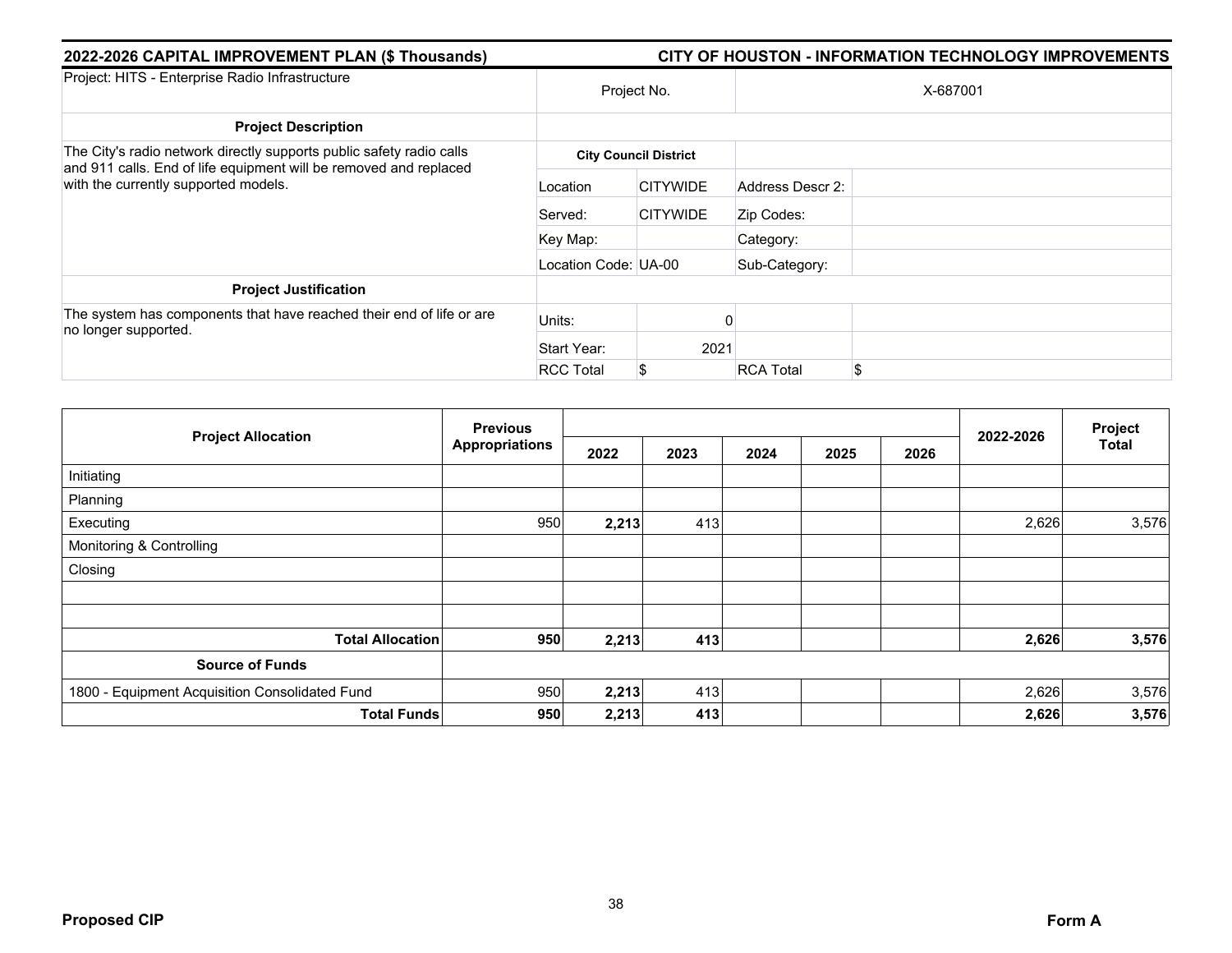| 2022-2026 CAPITAL IMPROVEMENT PLAN (\$ Thousands)                                                                                                                            | CITY OF HOUSTON - INFORMATION TECHNOLOGY IMPROVEMENTS |                              |                  |          |  |  |  |  |
|------------------------------------------------------------------------------------------------------------------------------------------------------------------------------|-------------------------------------------------------|------------------------------|------------------|----------|--|--|--|--|
| Project: HITS - Firewall Replacement                                                                                                                                         |                                                       | Project No.                  |                  | X-68C001 |  |  |  |  |
| <b>Project Description</b>                                                                                                                                                   |                                                       |                              |                  |          |  |  |  |  |
| Replace firewalls that are either at or approaching end of life.                                                                                                             |                                                       | <b>City Council District</b> |                  |          |  |  |  |  |
|                                                                                                                                                                              | Location                                              | <b>CITYWIDE</b>              | Address Descr 2: |          |  |  |  |  |
|                                                                                                                                                                              | Served:                                               | <b>CITYWIDE</b>              | Zip Codes:       |          |  |  |  |  |
|                                                                                                                                                                              | Key Map:                                              |                              | Category:        |          |  |  |  |  |
|                                                                                                                                                                              | Location Code: UA-00                                  |                              | Sub-Category:    |          |  |  |  |  |
| <b>Project Justification</b>                                                                                                                                                 |                                                       |                              |                  |          |  |  |  |  |
| Failure to replace firewalls negatively impacts the ability to<br>maintain/enhance the confidentiality, integrity and availability of<br>city systems, data and information. | Units:                                                |                              |                  |          |  |  |  |  |
|                                                                                                                                                                              | Start Year:                                           | 2021                         |                  |          |  |  |  |  |
|                                                                                                                                                                              | <b>RCC Total</b>                                      | \$                           | <b>RCA Total</b> | \$.      |  |  |  |  |

| <b>Project Allocation</b>                      | <b>Previous</b>       |      |      |      |      |      |           | Project      |
|------------------------------------------------|-----------------------|------|------|------|------|------|-----------|--------------|
|                                                | <b>Appropriations</b> | 2022 | 2023 | 2024 | 2025 | 2026 | 2022-2026 | <b>Total</b> |
| Initiating                                     |                       |      |      |      |      |      |           |              |
| Planning                                       |                       |      |      |      |      |      |           |              |
| Executing                                      | 921                   |      | 700  |      |      |      | 700       | 1,621        |
| Monitoring & Controlling                       |                       |      |      |      |      |      |           |              |
| Closing                                        |                       |      |      |      |      |      |           |              |
|                                                |                       |      |      |      |      |      |           |              |
|                                                |                       |      |      |      |      |      |           |              |
| <b>Total Allocation</b>                        | 921                   |      | 700  |      |      |      | 700       | 1,621        |
| <b>Source of Funds</b>                         |                       |      |      |      |      |      |           |              |
| 1800 - Equipment Acquisition Consolidated Fund | 921                   |      | 700  |      |      |      | 700       | 1,621        |
| <b>Total Funds</b>                             | 921                   |      | 700  |      |      |      | 700       | 1,621        |